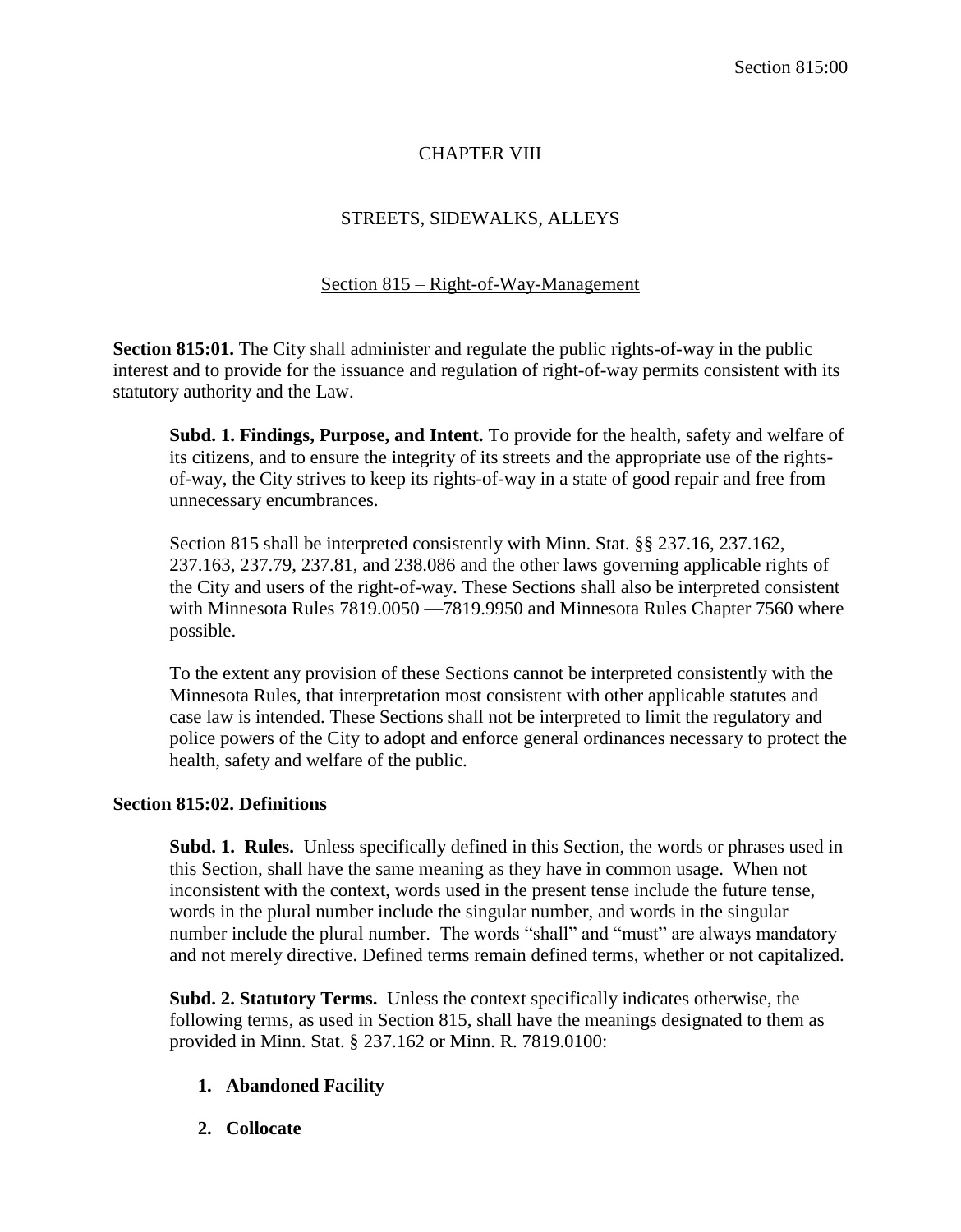- **3. Construction Performance Bond**
- **4. Degradation Cost**
- **5. Excavate**
- **6. Facility**
- **7. Management Costs**
- **8. Micro Wireless Facility**
- **9. Obstruct**
- **10. Patch**
- **11. Pavement**
- **12. Permit**
- **13. Permittee**
- **14. Person**
- **15. Restoration**
- **16. Public Right-of-Way**
- **17. Right-of-Way Permit**
- **18. Right-of-Way User**
- **19. Small Wireless Facility**
- **20. Utility Pole**
- **21. Utility Service**
- **22. Wireless Facility**
- **23. Wireless Service**
- **24. Wireless Support Structure**

**Subd. 3. Additional Terms.** Unless the context specifically indicates otherwise, the following terms, as used in this Section, shall have the meanings hereinafter designated:

1. **"Applicant"** means any person making a written application to the City for a permit under this Section.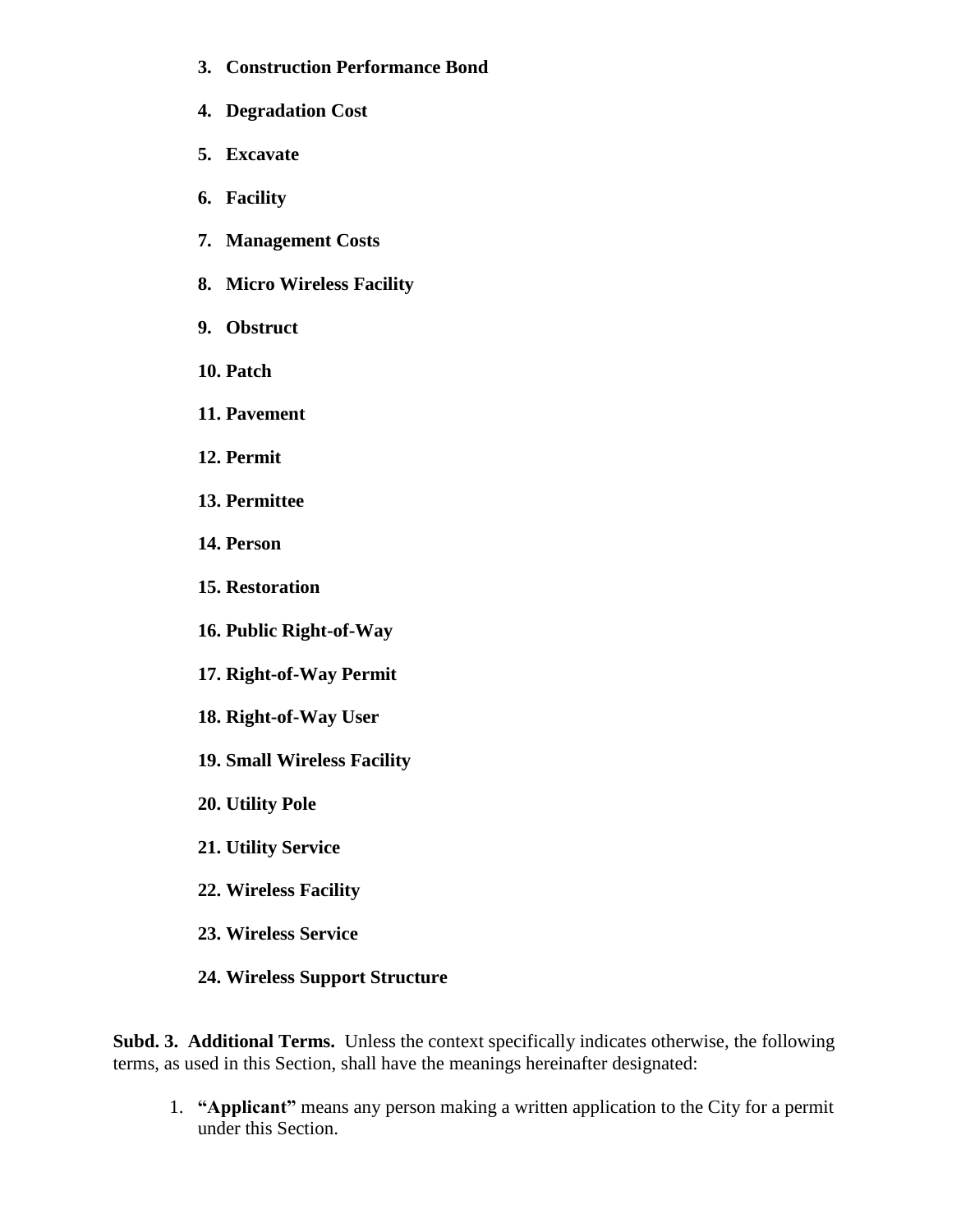- 2. **"City"** means the City of Foley, Minnesota, as well as the City's elected officials, officers, employees and agents.
- 3. "**Department"** means the department of public works of the City.
- 4. **"Director"** means the Director of the department of public works of the City, or his or her designee.
- 5. **"Emergency"** means a condition that (1) poses a danger to life or health, or of a significant loss of property; or (2) requires immediate repair or replacement of facilities in order to restore service to a customer.
- 6. **"Equipment"** means any tangible asset used to install, repair, or maintain facilities in any right-of-way.
- 7. "**Ground-Mounted Equipment"** means equipment used in the operation of a wireless facility that is located on the ground and protrudes above the surface elevation of the ground.
- 8. **"Registrant"** means any person who (1) has or seeks to have its equipment or facilities located in any right-of-way, or (2) in any way occupies or uses, or seeks to occupy or use, the right-of-way or place its facilities or equipment in the right-of-way. Registrant includes, but is not limited to, any person wishing to place or operate a Wireless Facility.
- 9. **"Service Lateral"** means an underground facility that is used to transmit, distribute or furnish 'gas, electricity, communications, or water from a common source to an end-use customer. A service lateral is also an underground facility that is used in the removal of wastewater from a customer's premises.

**Section 815:03. Administration** The Director is responsible for the administration of the rightsof-way, right-of-way permits, and the related City Code provisions. The Director may delegate any or all of the duties under this Section.

#### **Section 815.04. Registration and Right-Of-Way Occupancy**

**Subd. 1. Registration.** Each person who occupies or uses, or seeks to occupy or use the right-of-way or place any Equipment or Facilities in or on the right-of-way, including persons with installation and maintenance responsibilities by lease, sublease or assignment, must register with the City. Registration will consist of providing application information.

**Subd. 2. Registration Prior to Work.** No person may operate, construct, install, repair, remove, relocate, or perform any other work on, or use any Equipment or Facilities or any part thereof, in any right-of-way without first being registered with the City.

**Subd. 3. Exceptions.** Nothing herein shall be construed to repeal or amend the provisions of a City ordinance permitting property owners to plant or maintain boulevard plantings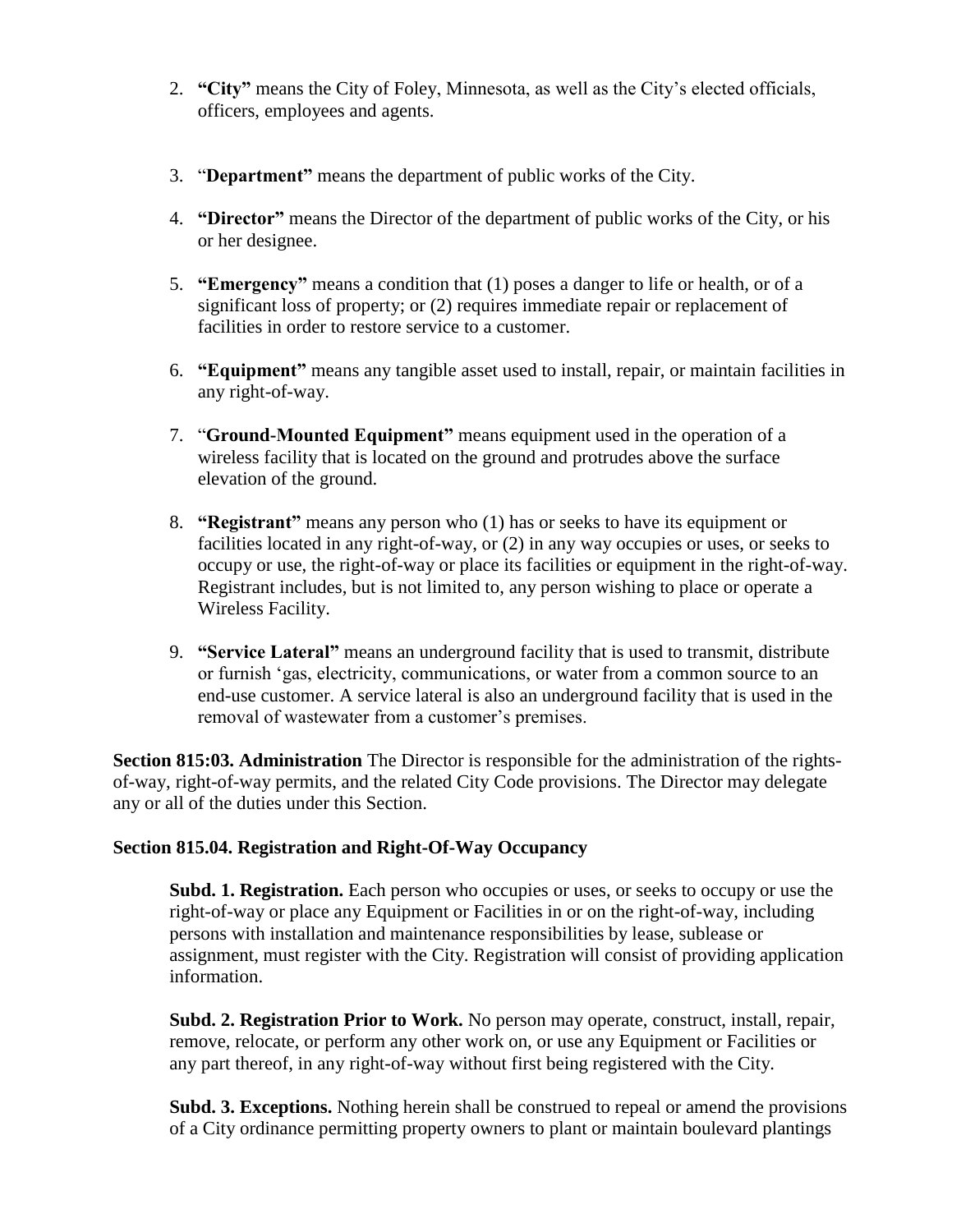or gardens in the area of the right-of-way between their property and the street curb.

Persons planting or maintaining boulevard plantings or gardens or other ordinary residential uses shall not be deemed to use or occupy the right-of-way, and shall not be required to obtain any permits or satisfy any other requirements for planting or maintaining such boulevard plantings or gardens under this chapter. However, nothing herein relieves a property owner from complying with the provisions of the Minn. Stat. Chap. 216D, Gopher One Call Law.

### **Section 815.05. Registration Information**

**Subd. 1. Information Required**. The information a Registrant must provide to the City at the time of registration shall include, but not be limited to:

- A. Each Registrant's name, Gopher One-Call registration certificate number if applicable, address, e-mail address, and telephone and facsimile numbers.
- B. The name, address, e-mail address, and telephone and facsimile numbers of a local representative. The local representative shall be available at all times. Current information regarding how to contact the local representative in an emergency shall be provided at the time of registration.
- C. A certificate of insurance or self-insurance:
	- i. Verifying that an insurance policy has been issued to the Registrant by an insurance company licensed to do business in the State of Minnesota, or a form of self-insurance acceptable to the City;
	- ii. Verifying that the Registrant is insured against claims for personal injury, including death, as well as claims for property damage arising out of the (i) use and occupancy of the right-of-way by the Registrant, its officers, agents, employees and Permittees, and (ii) placement and use of facilities and equipment in the right-of-way by the Registrant, its officers, agents, employees and Permittees, including, but not limited to, protection against liability arising from completed operations, damage of underground facilities and collapse of property;
- iii. Naming the City as an additional insured as to whom the coverages required herein are in force and applicable and for whom defense will be provided as to all such coverages;
- iv. Requiring that the City be notified thirty (30) days in advance of cancellation of the policy or material modification of a coverage term; and
- v. Indicating comprehensive liability coverage, automobile liability coverage, workers compensation and umbrella coverage established by the City in amounts sufficient to protect the City and the public and to carry out the purposes and policies of this chapter.
- vi. The City may require a copy of the actual insurance policies.
- vii. If the person is a corporation, a copy of the certificate is required to be filed under Minn. Stat. § 300.06 as recorded and certified to by the Secretary of State.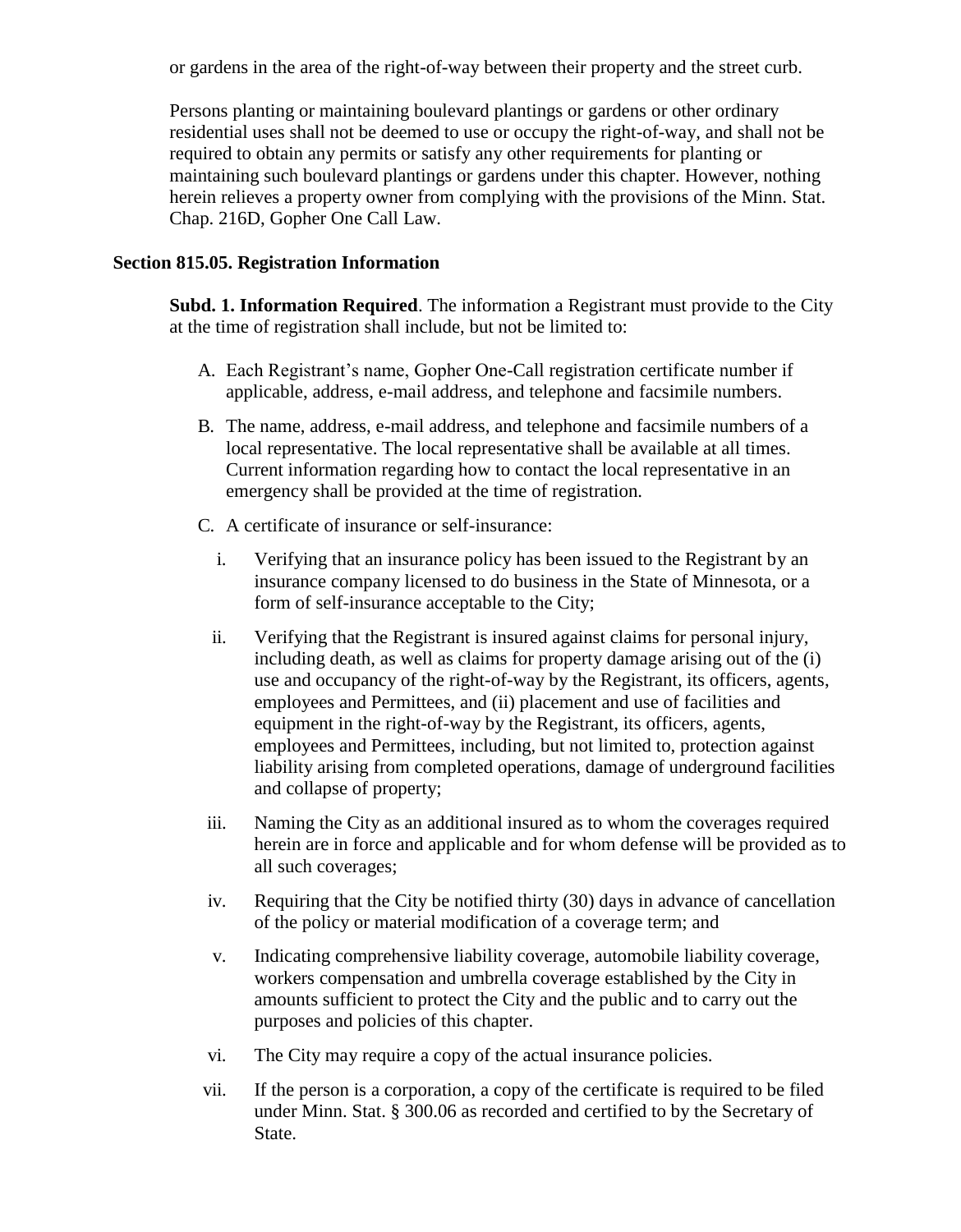viii. A copy of the person's order granting a certificate of authority from the Minnesota Public Utilities Commission or other applicable state or federal agency, where the person is lawfully required to have such certificate from said commission or other state or federal agency.

**Subd. 2. Notice of Changes.** The Registrant shall keep all of the information listed above current at all times by providing to the City information as to changes within fifteen (15) days following the date on which the Registrant has knowledge of any change.

### **Section 815.06. Permit Requirements**

**Subd. 1. Permit Required.** Except as otherwise provided in this chapter, such as in the case of an Emergency, no person may obstruct or excavate any right-of-way without first having obtained the appropriate right-of-way permit from the City to do so.

- A. Excavation Permit. An excavation permit is required by a Registrant to excavate that part of the right-of-way described in such permit and to hinder free and open passage over the specified portion of the right-of-way by placing facilities described therein, to the extent and for the duration specified therein. Each excavation permittee shall be issued a permit, which shall state the permittee's name, the permit number and the date of expiration. It shall be the duty of any permittee to keep the permit posted in a conspicuous place at the site of the excavation work. It shall be unlawful for any person to exhibit such permit at or about any excavation not covered by such permit or to misrepresent the permit number or the date of expiration.
- B. Obstruction Permit. Except in the case of an Emergency, an obstruction permit is required by a Registrant to hinder free and open passage over the specified portion of right-of-way by placing equipment described therein on the right-of-way, to the extent and for the duration specified therein. An obstruction permit is not required if a person already possesses a valid excavation permit for the same project.
- C. Small Wireless Facility Permit. A small wireless facility permit is required by a Registrant to place a wireless support structure in or on any portion of the public right-of-way as described in the permit or to collocate small wireless facilities on wireless support structures in or on any portion of the public right-of-way as described in the permit.

**Subd. 2. Permit Extensions.** No person may excavate or obstruct the right-of-way beyond the date or dates specified in the permit unless (i) such person makes a supplementary application for another right-of-way permit before the expiration of the initial permit, and (ii) a new permit or permit extension is granted.

**Subd. 3. Delay Penalty.** In accordance with Minnesota Rule 7819.1000 subp. 3 and notwithstanding subd. 2 of this Section, the City shall establish and impose a delay penalty for unreasonable delays in right-of-way excavation, obstruction, patching, or restoration. The delay penalty shall be established from time to time by City council resolution.

**Subd. 4. Permit Display.** Permits issued under this chapter shall be conspicuously displayed or otherwise available at all times at the indicated work site and shall be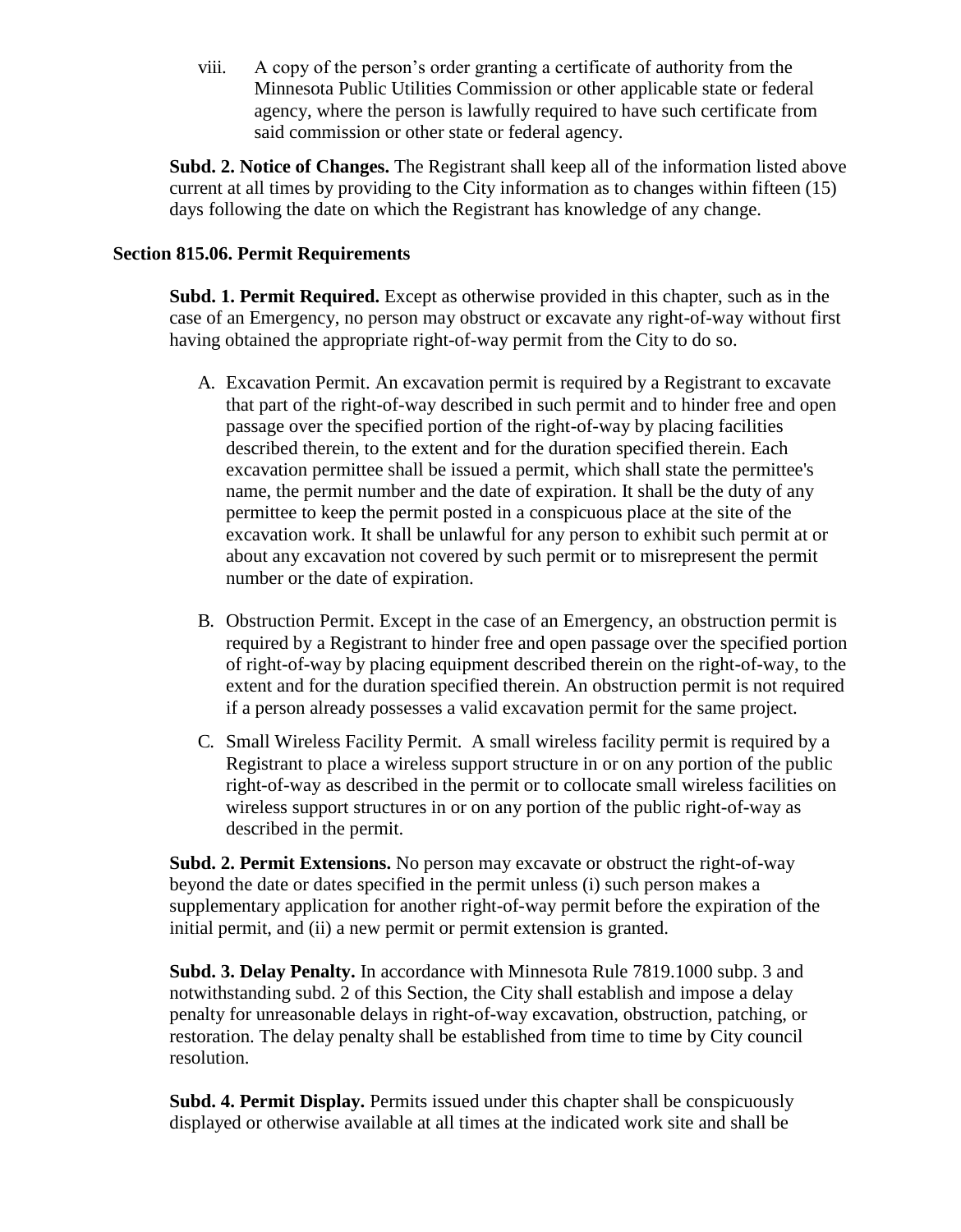available for inspection by the City.

## **Section 815.07. Permit Applications**

**Subd. 1. Requirements.** Application for a permit is made to the City. Right-of-way permit applications shall contain, and will be considered complete only upon compliance with the following requirements:

- A. Registration with the City pursuant to this ordinance.
- B. Submission of a completed permit application form, including all required attachments, and scaled drawings showing the location and area of the proposed project and the location of all known existing and proposed facilities.
- C. Payment of money due the City for: (1) permit fees, estimated restoration costs and other management costs; (2) any permit fees or undisputed loss, damage, or expense suffered by the City because of applicant's prior excavations or obstructions of the rights-of-way or any emergency actions taken by the City; or franchise fees or other charges, if applicable.
- D. Payment of disputed amounts due the City by posting security or depositing in an escrow account an amount equal to at least 110% of the amount in dispute.
- E. Posting an additional or larger construction performance bond for additional facilities when applicant requests an excavation permit to install additional facilities and the City deems the existing construction performance bond inadequate under applicable standards.

**Subd. 2. Joint Application.** Registrants may jointly apply for permits to excavate or obstruct the right-of-way at the same place and time. Registrants who apply for permits for the same obstruction or excavation, which the City does not perform, may share in the payment of the obstruction or excavation permit fee. In such cases, joint applicants shall be charged a single permit fee to obtain a joint permit. In order to obtain a joint permit, Registrants must agree among themselves as to the portion of the permit fee each will pay and indicate the same on their applications.

**Subd. 3. Fee Exceptions for City Projects.** Registrants who join in a scheduled obstruction or excavation performed by the City, whether or not it is a joint application by two or more Registrants or a single application, are not required to pay the excavation or obstruction and degradation portions of the permit fee, but a permit would still be required.

**Section 815.08. Permit Conditions** The City may impose reasonable conditions upon the issuance of a permit and the performance of the applicant thereunder to protect the health, safety and welfare or when necessary to protect the right-of-way and its current use. In addition, a Permittee shall comply with all requirements of local, state and federal laws, including but not limited to Minn. Stat. §§ 216D.01 - .09 (Gopher One Call Excavation Notice System) and Minnesota Rules Chapter 7560.

**Section 815.09. Permit Extension Applications** A right-of-way permit is valid only for the area of the right-of-way and the dates specified in the permit. No Permittee may do any work outside the area specified in the permit, or before or after the dates specified in the permit. Any Permittee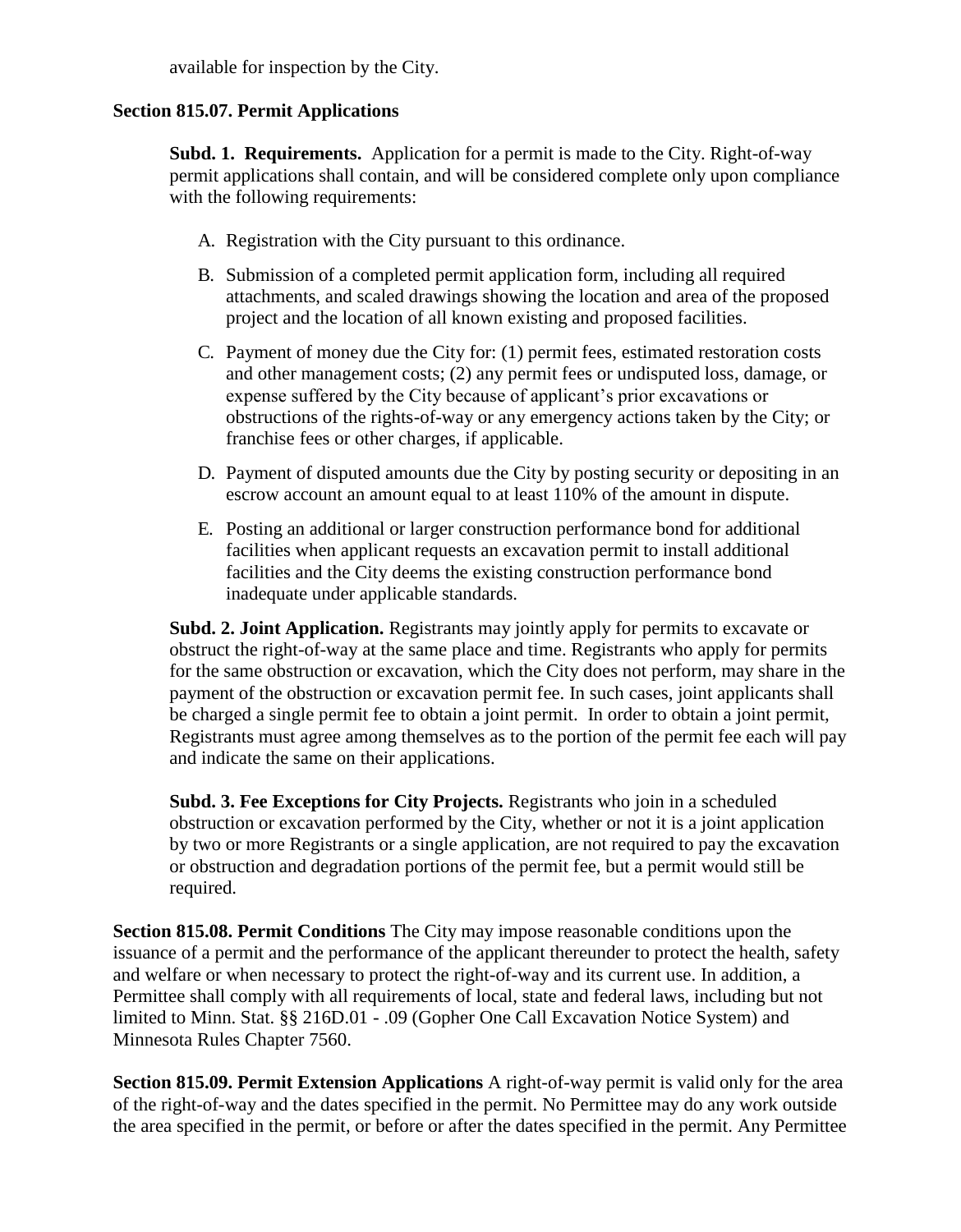which determines that work in an area greater than that specified in the permit or additional time beyond that specified in a permit must (i) make application for a permit extension and pay any additional fees required thereby; and (ii) be granted a new permit or permit extension. This application must be submitted before the permit end date.

## **Section 815.09. Permit Fees**

**Subd. 1. Types of Permit Fee.** The City shall establish an excavation permit fee in an amount sufficient to recover the following the City's management costs and degradation costs; an obstruction permit fee in an amount sufficient to recover the City's management costs; a small wireless facility permit fee in an amount sufficient to recover the City's management costs, all as provided in the City's Fee Schedule.

**Subd. 2. Payment of Permit Fees.** No excavation permit, obstruction permit or small cell wireless facility permit shall be issued without payment of the applicable permit fees.

**Subd. 3. Non Refundable.** Permit fees that were paid for a permit that the City has revoked for a violation are not refundable.

# **Section 815.10. Location of Facilities Pre-Excavation**

In addition to complying with the requirements of Minn. Stat. 216D.01-.09 ("One Call Excavation Notice System") before the start date of any right-of-way excavation, each Registrant who has facilities or equipment in the area to be excavated shall mark the horizontal and vertical placement of all said facilities. Any Registrant whose facilities are less than twenty (20) inches below a concrete or asphalt surface shall notify and work closely with the excavation contractor to establish the exact location of its facilities and the best procedure for excavation.

# **Section 815.10. Small Wireless Facility Permits**

## **Subd. 1. Approval.**

- A. In processing and approving a small wireless facility permit, the City may condition its approval on compliance with generally applicable and reasonable health, safety, and welfare regulations consistent with the City's public right-ofway management; reasonable accommodations for decorative wireless support structures or signs; and any reasonable replacement, or relocation requirements when a new wireless support structure is placed in a public right-of-way.
- B. The City has 90 days after the date a small wireless facility permit application is filed to issue or deny the permit. If the City provides a written notice of incompleteness to the applicant within 30 days of receipt of the application, the 90 day period is tolled and the City shall follow the procedure set forth in Minn. Stat. § 237.163. Unless a tolling provision applies, a small wireless facility permit may be deemed approved if the City fails to approve or deny the application within 90 days after the permit application has been filed.

## **Subd. 2. General.**

A. The term of a small wireless facility permit shall terminate upon nonuse of the small wireless facility unless the permit is revoked under this ordinance or other applicable law.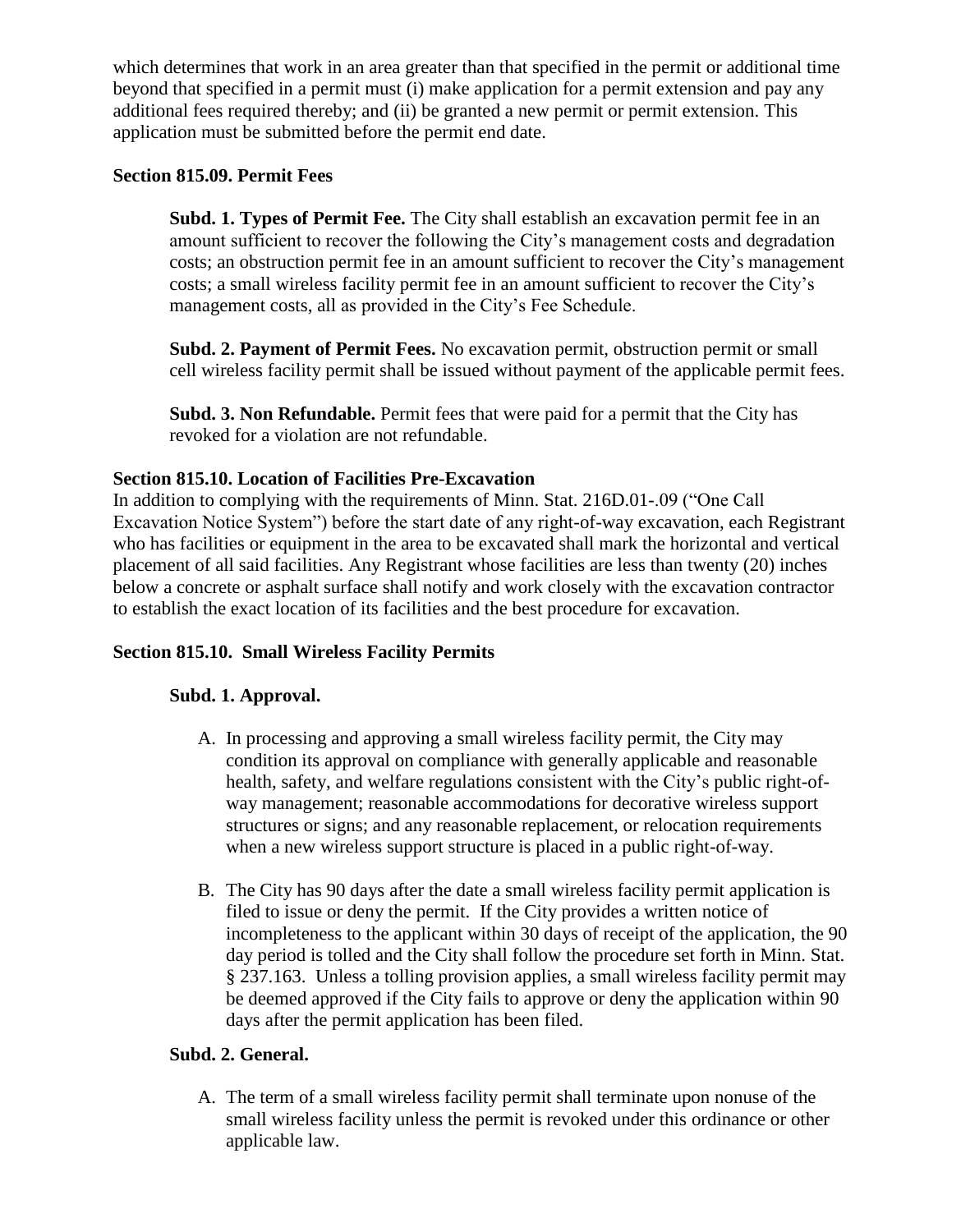- B. An applicant for a small wireless facility permit may file a consolidated permit application to collocate up to a maximum of fifteen (15) small wireless facilities, provided that all the small wireless facilities in the application: are located within a two-mile radius; consist of substantially similar equipment; and are to be placed on similar types of wireless support structures. In rendering a decision on a consolidated permit application, the City may approve a permit for some small wireless facilities and deny a permit for others, but may not use denial of one or more permits as a basis to deny all the small wireless facilities in the application.
- C. If the City receives applications within a single seven-day period from one or more applicants seeking approval of permits for more than 30 small wireless facilities, the City may extend the 90-day period for permit approval by an additional 30 days. If the City elects to invoke this extension, it shall inform in writing any applicant to whom the extension will be applied. Minnesota Statutes Section 15.99 does not apply to this Section.

## **Subd. 3. Exemption.**

- A. All of the following are exempt from small wireless facility permit requirements: routine maintenance of a small wireless facility; replacement of an existing small wireless facility with a new facility that is substantially similar or smaller in size, weight, height, and wind or structural loading than the small wireless facility being replaced; or installation, placement, maintenance, operation, or replacement of Micro Wireless Facilities that are suspended on cables strung between existing utility poles in compliance with national safety codes.
- B. Notwithstanding, any person engaging in any activity described above shall provide the City at least fifteen (15) days advance written notification of such activities if the work will obstruct a public right-of-way.

**Subd. 4. Height.** Each Wireless Support Structure installed in the right-of-way shall not exceed 50 feet above ground level or more than 10 feet above an existing Wireless Support Structure in place as of the effective date of this ordinance, whichever is less.

#### **Subd. 5. Collocation on City Owned Wireless Support Structures.**

- A. A wireless service provider may collocate small wireless facilities on wireless support structures owned or controlled by the City and located within the public roads or rights-of-way subject to a small wireless facility collocation agreement.
- B. All engineering and construction work associated with collocation must be paid by the wireless service provider.
- C. In addition to other fees or charges allowed under this chapter, the City shall charge each small wireless facility attached to a wireless support structure owned by the City the maximum rent, fees, and charges authorized by state law.

**Subd. 6. Ground Mounted Equipment.** Ground mounted equipment associated with a small wireless facility is prohibited unless the applicant can show that ground-mounted equipment is necessary for the operation of the small wireless facility. If ground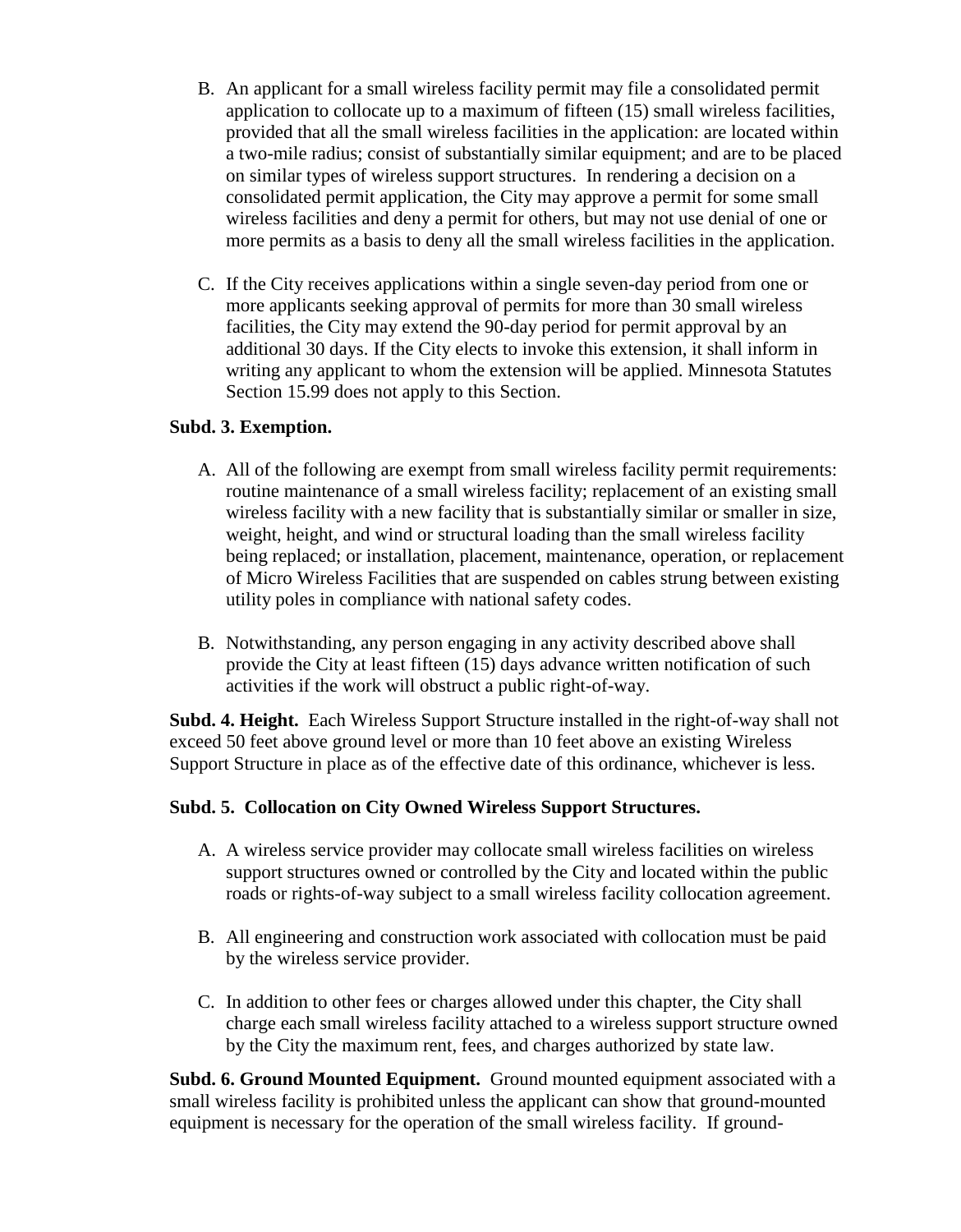mounted equipment is necessary is shall comply with the following standards:

- A. Ground-mounted equipment shall not disrupt traffic, pedestrian circulation, or snow removal and shall not interfere with vehicle and pedestrian intersection sight lines or the operation of snow removal equipment;
- B. Ground-mounted equipment shall not create a safety hazard;
- C. Ground-mounted equipment shall be limited to (3) feet in height and (28) cubic feet in cumulative size.

### **Subd. 7. Requirements for Small Wireless Facilities.**

- A. The small wireless facility shall have limited exposed cabling and mounting hardware. It shall also match the wireless support structure it is attached to in color and, as close as practicable, in material and design.
- B. The small wireless facility shall not interfere with public safety wireless communications.
- C. Small wireless facilities in the right-of-way shall be removed and relocated at the City's request and at no cost to the City when the Director determines that removal and relocation is necessary to prevent interference with: 1) present or future City use of the right-of-way for a public project; 2) the public health, safety, or welfare; or 3) the safety and convenience of travel over the right-ofway.

#### **Section 815.11. Right-Of-Way Patching And Restoration**

**Subd. 1. Timing**. The work to be done under a permit, and the patching and restoration of the right-of-way as required, must be completed within the dates specified in the permit, increased by as many days as work could not be done because of circumstances beyond the control of the Permittee or when work was prohibited or unreasonable.

**Subd. 2. Patch and Restoration.** Permittee shall patch and restore its own work. The City may choose either to have the Permittee restore the right-of-way or to restore the right-of-way itself at the Permittee's cost.

- A. **City Restoration**. If the City restores the right-of-way, Permittee shall pay the costs, including the cost of any materials used, within thirty (30) days of billing. If, following such restoration, the pavement settles due to Permittee's improper backfilling or compacting, the Permittee shall pay to the City, within thirty (30) days of billing, all costs associated with correcting the defective work, including the cost of any materials.
- B. **Permittee Restoration.** If the Permittee restores the right-of-way itself, it shall at the time of application for an excavation permit post a construction performance bond in accordance with the provisions of Minnesota Rule 7819.3000.

**Subd. 3. Standards.** Excavation, backfilling, compacting, patching and restoration, and all other work performed in the right-of-way shall be done in according to the standards and with the materials specified by the City and subject to all City ordinances and requirements consistent with Minn. Stat. §§ 237.162 and 237.163, and Minnesota Rule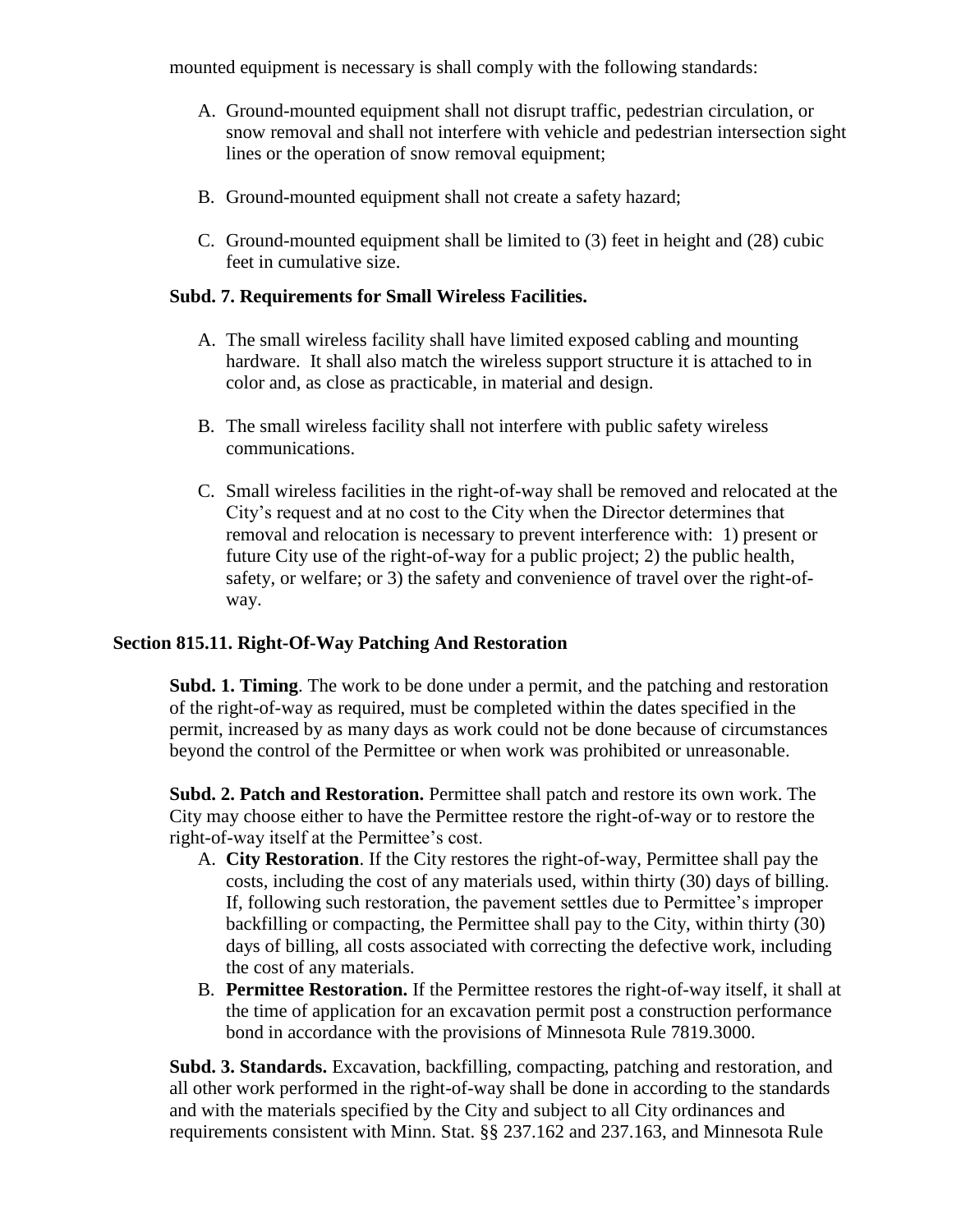7819.1100 and 7819.5000.

**Section 815.12. Utility Pole Spacing.** No Permittee shall space utility poles or wireless support structures closer than 100 feet from another utility pole or wireless support structure owned by Permittee unless the Permittee demonstrates a need based on compliance with the electrical code, to address issues caused by topography or obstruction, or to provide service to a property within the City.

# **Section 815.13. Inspection**

**Subd. 1. Inspection and Notice of Completion.** Permittee shall make the work-site available to the City for inspection at all reasonable times during the execution of and upon completion of the work. When the work under any permit is completed, the Permittee shall furnish a completion certificate to the Director in accordance Minnesota Rule 7819.1300.

# **Subd 2. Authority of Director**.

- A. At the time of inspection, the Director may order the immediate cessation of any work which poses a serious threat to the life, health, safety or well-being of the public.
- B. The Director, with or without consulting the City's building inspector, may issue an order to the Permittee for any work that does not conform to the terms of the permit or other applicable standards, conditions, or codes. The order shall state that failure to correct the violation will be cause for revocation of the permit. Within five (5) days after issuance of the order, the Permittee shall present proof to the Director that the violation has been corrected. If such proof has not been presented within the required time, the Director may revoke the permit.

**Subd. 3. Duty to Correct Defects.** The Permittee shall correct defects in patching or restoration performed by Permittee or its agents. The Permittee upon notification from the City, shall correct all restoration work to the extent necessary, using the method required by the City. Said work shall be completed within five (5) calendar days of the receipt of the notice from the City, not including days during which work cannot be done because of circumstances constituting force majeure or days when work is prohibited as unreasonable.

**Subd. 4. Failure to Restore**. If the Permittee fails to restore the right-of-way in the manner and to the condition required by the City, or fails to satisfactorily and timely complete all restoration required by the City, the City at its option may do such work or compel Permittee to perform or complete the restoration through any legal means available. In the event the City performs or completes the work, the Permittee shall pay to the City, within thirty (30) days of billing, the cost of restoring the right-of-way, including the cost of any materials. If Permittee fails to pay as required, the City may exercise its rights under the construction performance bond and no additional permits shall be issued to the Permittee until payment has been rendered.

# **Section 815.14. Other Obligations**

**Subd. 1. Compliance with Other Laws.** Obtaining a right-of-way permit does not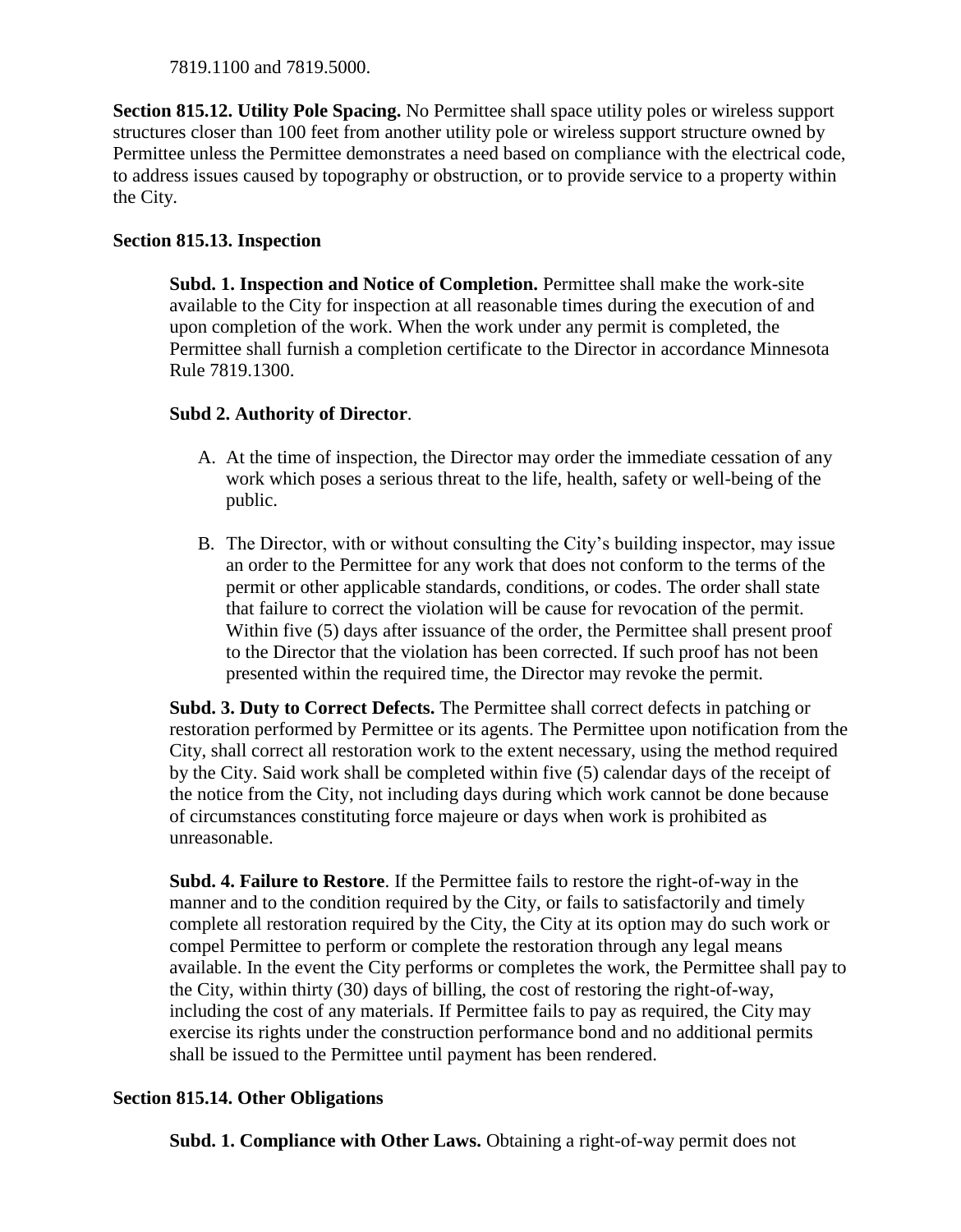relieve Permittee of its duty to obtain all other necessary permits, licenses, and authority and to pay all fees required by the City or other governmental unit. A Permittee shall comply with all requirements of local, state and federal laws, including but not limited to Minn. Stat. §§ 216D.01-.09 (Gopher One Call Excavation Notice System) and Minnesota Rules Chapter 7560. A Permittee shall perform all work in conformance with all applicable codes and established rules and regulations, and is responsible for all work done in the right-of-way pursuant to its permit, regardless of who does the work.

**Subd. 2. Prohibited Work.** Except in an Emergency, and with the approval of the City, no right-of-way obstruction or excavation may be done when conditions are unreasonable for such work.

**Subd. 3. Interference with Right-of-Way.** A Permittee shall not obstruct the natural free and clear passage of water through the gutters or other waterways. Private vehicles of those doing work in the right-of-way may not be parked within or next to a permit area, unless parked in conformance with City parking regulations. The loading or unloading of trucks must be done solely within the defined permit area unless specifically authorized by the permit.

**Subd. 4. Trenchless excavation.** As a condition of all applicable permits, Permittees employing trenchless excavation methods, including but not limited to Horizontal Directional Drilling, shall follow all requirements set forth in Minnesota Statutes Chapter 216D and Minnesota Rules Chapter 7560 and shall require potholing or open cutting over existing underground utilities before excavating, as determined by the Director.

### **Section 815.15. Permit Denial Or Revocation**

**Subd. 1. Denial.** The City may deny a permit issued under this chapter for failure to meet the chapter's requirements and conditions or if the City determines that the denial is necessary to protect the health, safety, and welfare or when necessary to protect the rightof-way and its current use.

**Subd. 2. Revocation.** The City may revoke a permit under this chapter without fee refund, in the event of a violation.

**Subd. 3. Written Notification.** Any denial or revocation of a permit issued under this chapter shall be made in writing and shall document the basis for the denial. The City shall notify the Permittee in writing within three business days of the decision to deny or revoke a permit. If a permit application is denied, the Permittee may cure the deficiencies identified by the City and resubmit its application. If the Permittee resubmits the application within 30 days of receiving written notice of the denial, it will not be charged an additional filing or processing fee. The City will approve or deny the revised application within 30 days after the revised application is submitted.

**Subd. 4. Reimbursement of City costs.** If a permit is revoked, the Permittee shall also reimburse the City for the City's reasonable costs, including restoration costs and the costs of collection and reasonable attorneys' fees incurred in connection with such revocation.

### **Section 815.16. Work Done Without A Permit**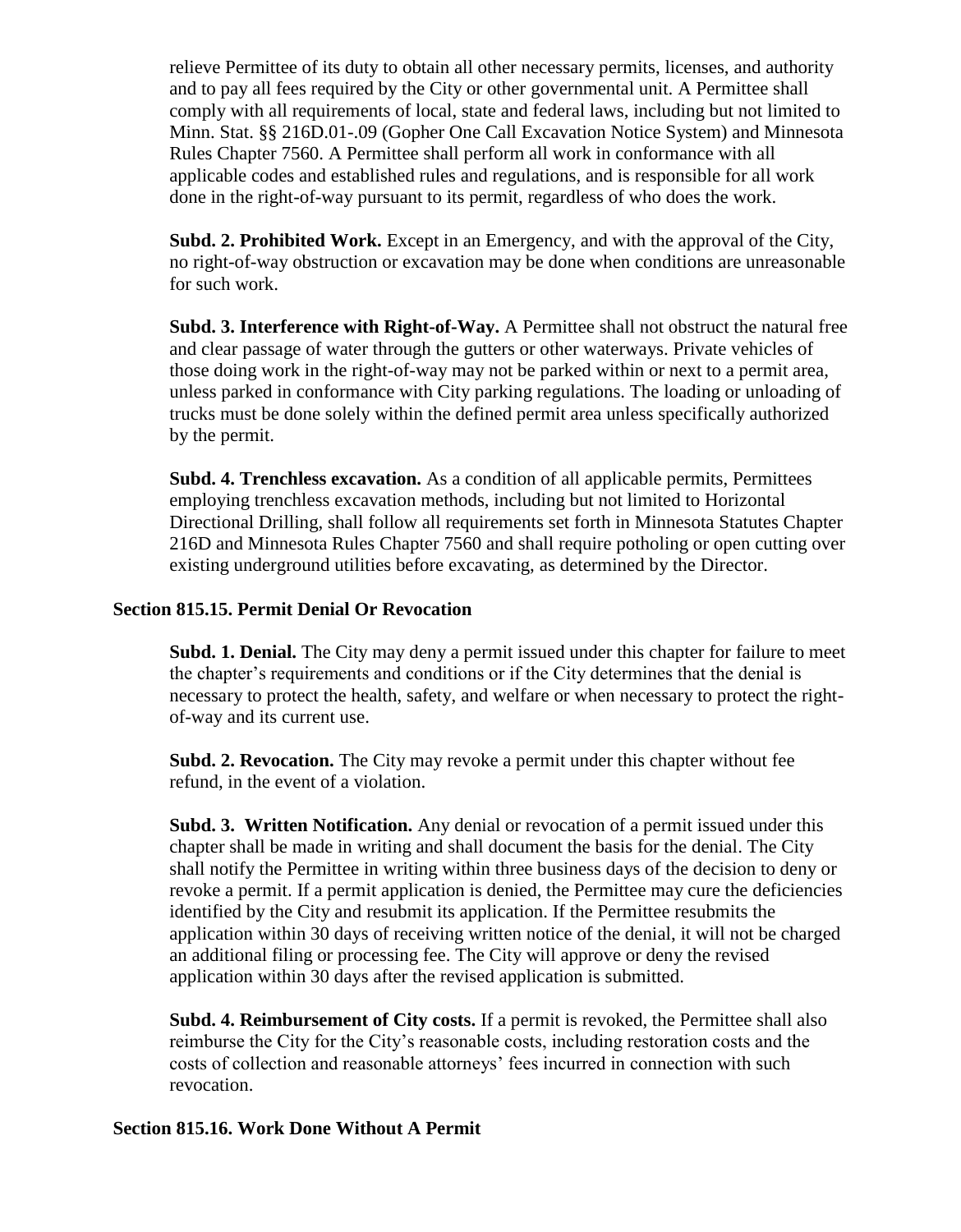**Subd. 1. Emergency Situations.** Each Registrant shall immediately notify the Director of any event regarding its facilities that it considers to be an Emergency. The Registrant may proceed to take whatever actions are necessary to respond to the Emergency. The Registrant's notification to Gopher State One Call regarding an Emergency situation does not fulfill this requirement. Within two (2) business days after the occurrence of the Emergency, the Registrant shall apply for the necessary permits, pay the fees associated therewith, and fulfill the rest of the requirements necessary to bring itself into compliance with this chapter for the actions it took in response to the Emergency.

If the City becomes aware of an Emergency regarding a Registrant's facilities, the City will attempt to contact the local representative of each Registrant affected, or potentially affected, by the Emergency. In any event, the City may take whatever action it deems necessary to respond to the Emergency, the cost of which shall be borne by the Registrant whose facilities caused the Emergency.

**Subd. 2. Penalty for Lack of Permit.** Except in an Emergency, any person who obstructs or excavates a right-of-way without a permit must subsequently obtain a permit and pay double the normal permit fees.

#### **Section 815.17. Notification**

If the obstruction or excavation of the right-of-way begins later or ends sooner than the date given on the permit, Permittee shall notify the City of the accurate information as soon as this information is known.

## **Section 815.18. Mapping Data**

**Subd. 1. Information Required.** Each Registrant and Permittee shall provide mapping information required by the City in accordance with Minnesota Rules 7819.4000 and 7819.4100. Within ninety (90) days following completion of any work pursuant to a permit, the Permittee shall provide the Director accurate maps and drawings certifying the "as-built" location of all equipment installed, owed and maintained by the Permittee. Such maps and drawings shall include the horizontal and vertical location of all facilities and equipment and shall be provided in a manner acceptable to the Director. Failure to provide maps and drawings pursuant to this subsection shall be grounds for revoking the permit holder's registration.

**Subd. 2. Service Laterals**. All permits issued for the installation or repair of service laterals, other than minor repairs as defined in Minnesota Rules 7560.0150 subpart 2, shall require the Permittee's use of appropriate means of establishing the location of the service laterals to the Director's satisfaction. Failure to provide prompt and accurate information on the service laterals installed may result in the revocation of the permit issued for the work or future permits to the offending Permittee or its subcontractors.

## **Section 815.19. Placement Of Facilities**

**Subd. 1. Location.** Placement, location, and relocation of facilities must comply with all applicable laws, rules and regulations, to the extent the rules do not limit authority otherwise available to cities.

**Subd. 2. Limitation of Space.** To protect health, safety, and welfare, or when necessary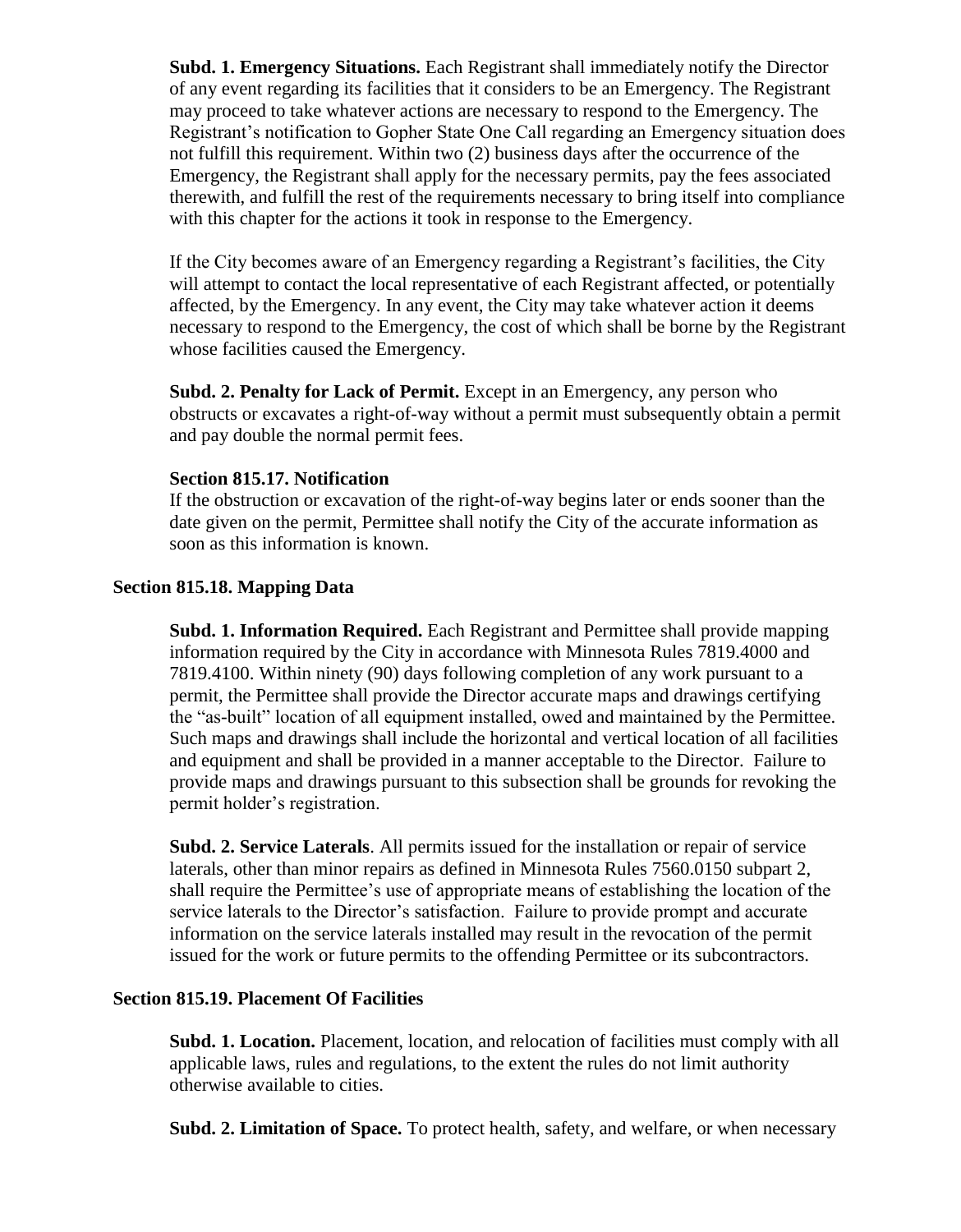to protect the right-of-way and its current use, the City shall have the power to prohibit or limit the placement of new or additional facilities within the right-of-way in accordance with state law.

In making such decisions, the City shall strive to the extent possible to accommodate all existing and potential users of the right-of-way, but shall be guided primarily by considerations of the public interest, the public's needs for the particular utility service, the condition of the right-of-way, the time of year with respect to essential utilities, the protection of existing facilities in the right-of-way, and future City plans for public improvements and development projects which have been determined to be in the public interest.

## **Section 815.20. Damage To Other Facilities**

When the City does work in the right-of-way and finds it necessary to maintain, support, or move a Registrant's facilities to protect it, the City shall notify the local representative as early as is reasonably possible. Such costs will be billed to that Registrant and must be paid within thirty (30) days from the date of billing. Each Registrant shall be responsible for the cost of repairing any facilities in the right-of-way which it or its facilities damage.

### **Section 815.21. Indemnification**

By registering with the City, or by accepting a permit under this chapter, a Registrant or Permittee agrees to defend and indemnify the City in accordance with the provisions of Minnesota Rule 7819.1250.

## **Section 815.22. Abandoned And Unusable Facilities**

A Registrant who has determined to discontinue or transfer all or a portion of its operations in the City must provide information satisfactory to the City that the Registrant's obligations for its facilities in the right-of-way under this chapter have been lawfully assumed by or transferred to another Registrant. Any Registrant who has abandoned facilities in any right-of-way shall remove it from that right-of-way if required in conjunction with other right-of-way repair, excavation, or construction, unless this requirement is waived by the City.

#### **Section 815.23. Appeal**

A person that: (1) has been denied registration; (2) has been denied a permit; (3) has had a permit revoked; (4) believes that the fees imposed are not in conformity with Minn. Stat. § 237.163, Subd. 6; or (5) disputes a determination of the Director regarding mapping data or service laterals may have the denial, revocation, fee imposition, or decision reviewed, upon written request, by the City council within 15 days of the decision.

The City council shall act timely on the appeal and provide such person with notice of a hearing at which the person may address the City council. A decision by the City council affirming the denial, revocation, or fee imposition will be in writing and supported by written findings establishing the reasonableness of the decision.

#### **Section 815.24. Severability**

If any portion of this ordinance is for any reason held invalid by any court of competent jurisdiction, such portion shall be deemed a separate, distinct, and independent provision and such holding shall not affect the validity of the remaining portions thereof. Nothing in this ordinance precludes the City from requiring a franchise agreement with the applicant, as allowed by law, in addition to requirements set forth herein.